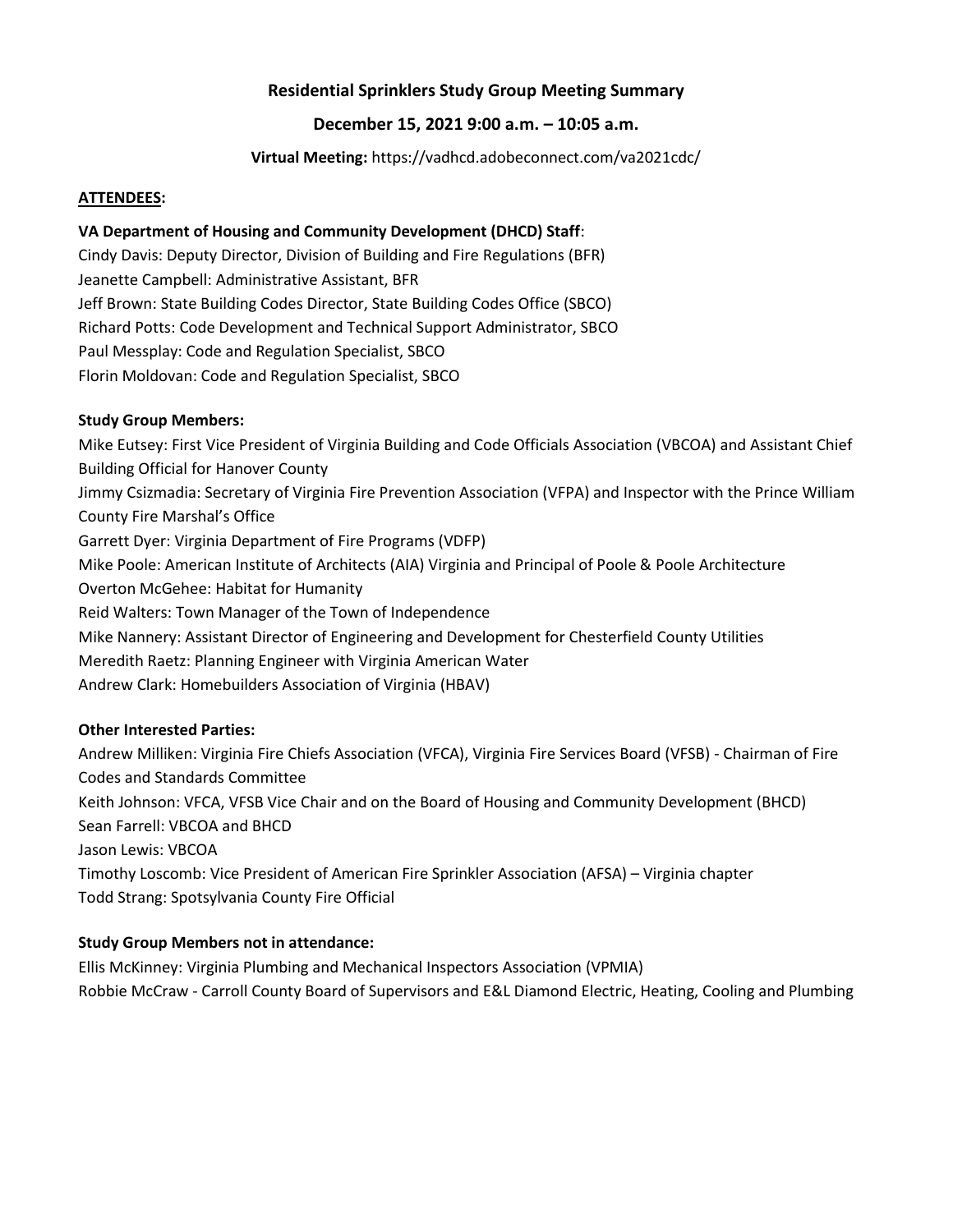#### **AGENDA AND DISCUSSION ITEMS:**

Power Point presentation is available on the DHCD website, with a link on the cdpVA website

### **1) Welcome**

Jeff Brown: Welcomed participants to the Adobe Connect meeting. He noted that these meetings will be recorded. There will be breaks after each hour, although today's introductory meeting probably will not be much longer than one hour. DHCD staff is available for technical assistance. Please keep microphones muted if not speaking, and introduce yourself if you are speaking. Please be professional, respectful and concise when speaking. Meetings are open for anyone to attend, but discussions should only include Study Group members.

### **2) Introductions**

DHCD staff members introduced themselves. Study Group members introduced themselves.

#### **3) Overview of VA Code Development Process**

Jeff Brown: The Virginia code development cycle runs about every 3 years, starting with the latest international codes and considering state amendments proposed by stakeholders during the development process. The Board of Housing and Community Development makes decisions on each proposal and adopts the final Virginia building and fire regulations. The 2018 building and fire regulations became effective July 1, 2021.

Jeff gave an overview of the 2021 Virginia Code Development Cycle with approximate dates by month of when each of the steps happen, i.e.: cdpVA opened for proposals in October 2021; Notices of Intended Regulatory Action (NOIRAs) were published in November 2021; groups meet to discuss code change proposals between December 2021 and June 2022; BHCD considers code change proposals in September 2022 and proposed regulations in December 2022. The 2021 codes become effective in Virginia in the fall or winter of 2023.

The BHCD approved a new policy for 2021 to limit new code change proposals to the proposed phase and not after the proposed regulations have been published. New code change proposals will not be accepted in the final phase, which is limited to errors or minor corrections. Anything new that arrives in the final phase will be considered during the 2024 code development cycle.

[va.cdpacess.com](https://va.cdpaccess.com/) is the Virginia online code development system, which accepts code change proposals from anyone. In addition, all of the information provided and captured during the process is available for viewing.

**Study Groups** study specific topics, identify areas of consensus and disagreement, and determine if code change proposals or other solutions are appropriate. They may review proposals, provide analysis, make recommendations, and/or develop code change proposals. Proposals and recommendations of Study Groups are reviewed by the General Workgroups prior to BHCD consideration. Study Groups are disbanded after they complete discussions.

**Sub-Workgroups** Review all code change proposals within their subject topics. They make recommendations on each proposal, including negotiating compromises where appropriate, in an attempt to form a group consensus on each proposal. They may also develop new code change proposals, or support proposals submitted by others by joining the proposal as a proponent. Proposals and recommendations of Sub-Workgroups are reviewed by the General Workgroups prior to BHCD consideration.

**General Workgroups** are open to all public for discussion and comment. They will review all proposals received, and aim for a consensus to approve or disapprove each one. They will recommend the proposals to the BHCD in blocks, sorted by those receiving consensus to approve or disapprove, as well as non-consensus proposals. The consensus proposals are usually voted through as recommended. Non-consensus proposals go to the BHCD in their entirety, including summaries and all related documents. Recommendations from this Study Group, for example, will go to General Workgroups and then to the BHCD as outlined.

[codes.iccsafe.org/codes/Virginia](https://codes.iccsafe.org/codes/virginia) provides free online access to Virginia and ICC code books.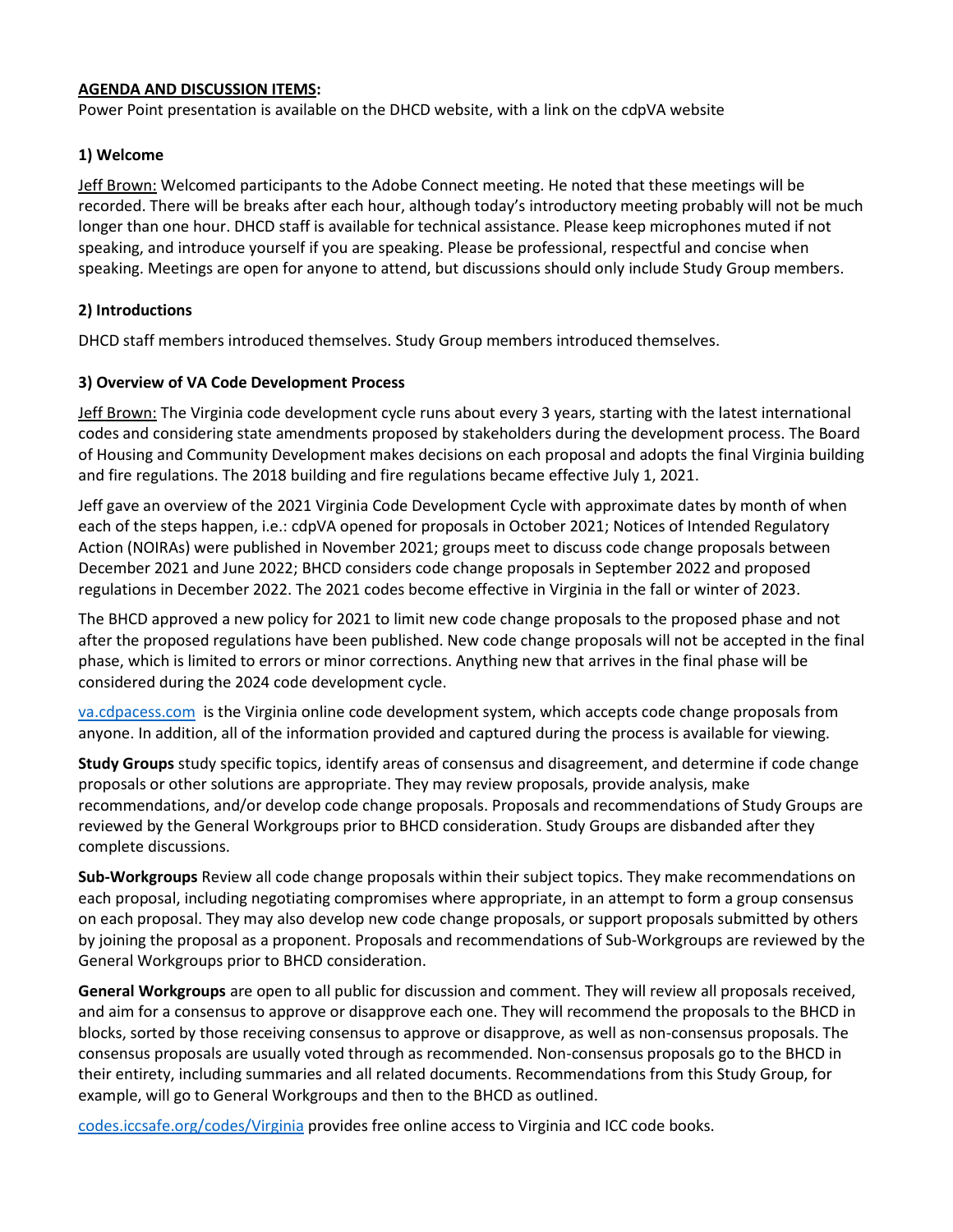# **4) Background**

**IRC 2006:** Was the first edition of the IRC that included provisions for sprinklers in residential structures or oneand two-family dwellings and townhouses. It was added as Appendix P "Fire Sprinkler System" and contained provisions for the installation of fire sprinkler systems in dwellings covered by the IRC. The Appendix is not mandatory unless specifically referenced in the adopting ordinance.

**VRC 2006:** No significant changes (IRC appendix not incorporated)

**IRC 2009:** New Section R313 "Automatic Fire Sprinkler Systems" mandates the installation of an automatic fire sprinkler system in townhouses and one- and two-family dwellings. The system is to be designed and installed in accordance with new Section P2904 "Dwelling unit Fire Sprinkler Systems" or NFPA 13D.

**VRC 2009:** Amends Section R313 of the 2009 IRC to make the installation of sprinkler systems optional. Section R329 "Fire Extinguishers" was added, which mandates the installation of a fire extinguisher with a rating of 2- A:10-B:C in the kitchen area, if the dwelling is not equipped with an automatic fire sprinkler system.

#### **IRC 2012:** No significant changes

**VRC 2012:** No significant changes

**IRC 2015:** Allows the NFPA 13D standard to be complied with for the design and installation of systems in townhouses (Section P2904 remains one of the options available). This change brings the townhouse requirements in line with those for one- and two-family dwellings.

**VRC 2015:** No significant changes

**IRC 2018:** No significant changes

**VRC 2018:** No significant changes

**2018 Code Development Cycle**: The Board of Housing and Community Development (BHCD) **approved** the following proposals, related to sprinkler systems, for inclusion in the 2018 VRC:

- **RB302.2.2-18**  allows water-filled fire sprinkler piping in cavity of common walls shared by townhouses.
- **RB302.2.6-18**  exempts townhouses protected by a fire sprinkler system complying with Section P2904, NFPA 13, NFPA 13R or NFPA 13D, from the structural independence requirement.
- **RB302.3(1)-18** –allows a fire-resistance rating reduction from 1 hour to 30 minutes for 2-family dwellings, if protected by an automatic sprinkler system complying with NFPA 13R or Section P2904 of the VRC

The BHCD **disapproved** proposals **RB310.11-18 and RB313.1-18**, requiring sprinkler system installation in both townhouses and one- and two-family dwellings.

Jeff: During the Board's consideration of proposal RB313.1, a suggestion was made to amend the proposal to only require sprinklers in townhouses (and not one- and two-family dwellings). This generated a lot of discussion. Ultimately, the Board voted to not require sprinkler systems in townhouses. However, part of the Board's motion and vote included a directive to DHCD staff to convene a group of interested stakeholders to continue the discussions regarding townhouse sprinklers during the 2021 Code Development Cycle.

**2018 VRC:** for townhouses and one- and two-family dwellings, automatic fire sprinkler systems are optional. Where installed, automatic fire sprinkler systems can be designed and installed in accordance with NFPA 13, NFPA 13R, NFPA 13D or VRC Section P2904.

### **2021 IRC:** No significant changes

**In other states:** Sprinklers are required in all new townhouses and one- and two-family dwellings in California, Maryland and Washington DC. Sprinklers are required in some (based on size /height) townhouses and one- and two-family dwellings in New York and Massachusetts. Approximately 20 states allow local jurisdictions to mandate the installation of sprinklers in townhouses and one- and two-family dwellings.

Jeff: This is the latest information we were able to locate based on reports from NFPA and HBAV. He asked that if anyone has any updates or corrections, to please let DHCD know. These statistics are also not specific to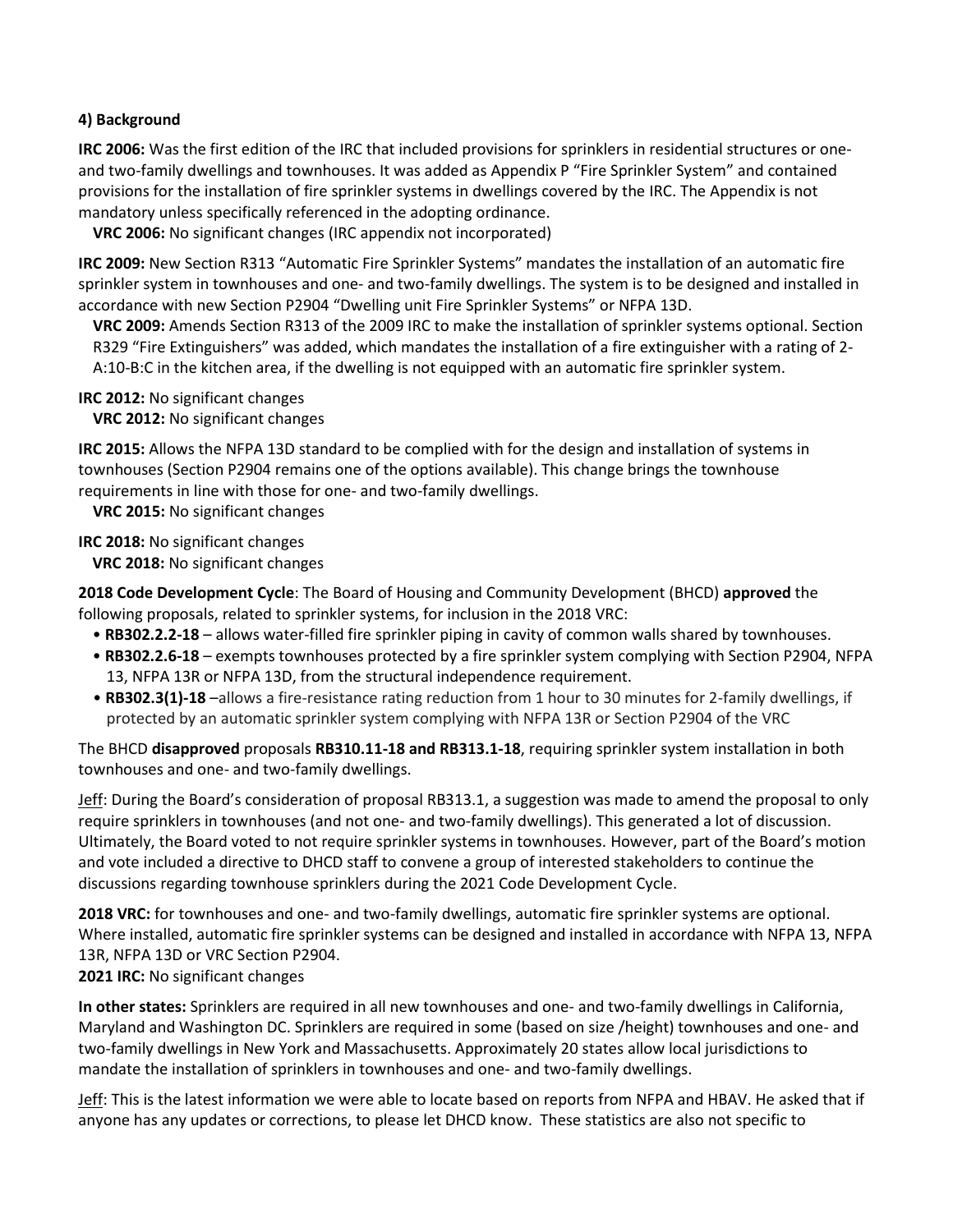townhouses, so if anyone is able to provide information on states and localities that only require sprinklers in townhouses, it would be very helpful.

**Study Group Objectives:** Gather information and data for review and discussion. Identify areas of agreement and/or disagreement. Summarize findings or recommendations. Review any related proposals submitted during the 2021 cycle.

Jeff: There is a lot of information and data available from various sources, regarding the cost and effectiveness of residential sprinklers. This group will need to look at that data and identify or highlight the most helpful data to assist the Board in making decisions. Again, if anyone is able to provide data specific to townhouses, it would be helpful. Based on previous discussions around this topic, there will be areas of disagreement and those areas will need to be identified. If the group is able to resolve any of those disagreements during discussions, that would be even more helpful to the Board.

Jeff: Findings and/or recommendations will need to be summarized, keeping in mind that any recommendations developed by this group will be provided to all stakeholders for review and comment, prior to the Board making any final decisions on residential sprinkler related proposals.

**Important discussion topics (future meetings):** Safety impact of residential sprinklers. Cost(s) of residential sprinklers. Cost impact of residential sprinklers. Other?

Jeff: Has named a few topics that he believes are critical for the group to discuss and attempt to provide some clarity around. This is not intended to be an exhaustive list. These are topics where a lot of questions typically come up when discussing residential sprinklers, and he thinks it will be important for this group to discuss them, as he assumes that these will be some of the topics discussed by the Board when they consider any proposals in this cycle. If this group can help provide some clarity on any of these items, he thinks it will be very helpful to the Board. He doesn't expect anyone to be prepared to discuss them in depth today, but as data and information is gathered related to these topics, the group should be preparing for more in-depth discussion at future meetings.

### **5) Discussion**

Mike Nannery: As a utility engineer, he's curious if there was any data compiled and discussed, during the 2018 cycle discussions on fire events that happened regionally (as a result of heating, kitchen fires, etc), which those in the Study Group can review.

Jeff: There was not a lot of discussion or review by stakeholders before proposals came before the BHCD and decisions were made. When the sprinkler proposals came to Workgroups, the proponents weren't available to discuss. They went forward as non-consensus. There was not much discussion about stats, which lead to board hesitancy on code changes. He suggested the group look at cdpVA to see what was submitted with the proposals last cycle. Jeff also asked the group to find and bring stats to the next meeting.

Mike: His concern is that he doesn't want to start from scratch if there were already statistics available from the original business case for these discussions.

Jeff: The initial proposals were for sprinklers in 1- and 2-family dwellings and townhouses. They were non consensus, but there was additional discussion around requiring sprinklers only in townhouses. This group's discussions will continue to focus on townhouses, so it would be good to search for data in other localities that is specific to townhouses.

Garrett Dyer: Is there a preferred way to organize or present the research and data collection at the next meeting?

Jeff: Asked everyone to think about what they want to discuss and submit it to DHCD before the next meeting (see assignments section). This will help DHCD to organize the data collected and prepare the agenda for the next discussion.

Andrew Clark: Thanked Jeff and Cindy for getting this group together. It is good to dig into some issues that were not addressed significantly in the last code cycle. He would like to know if this group will be able to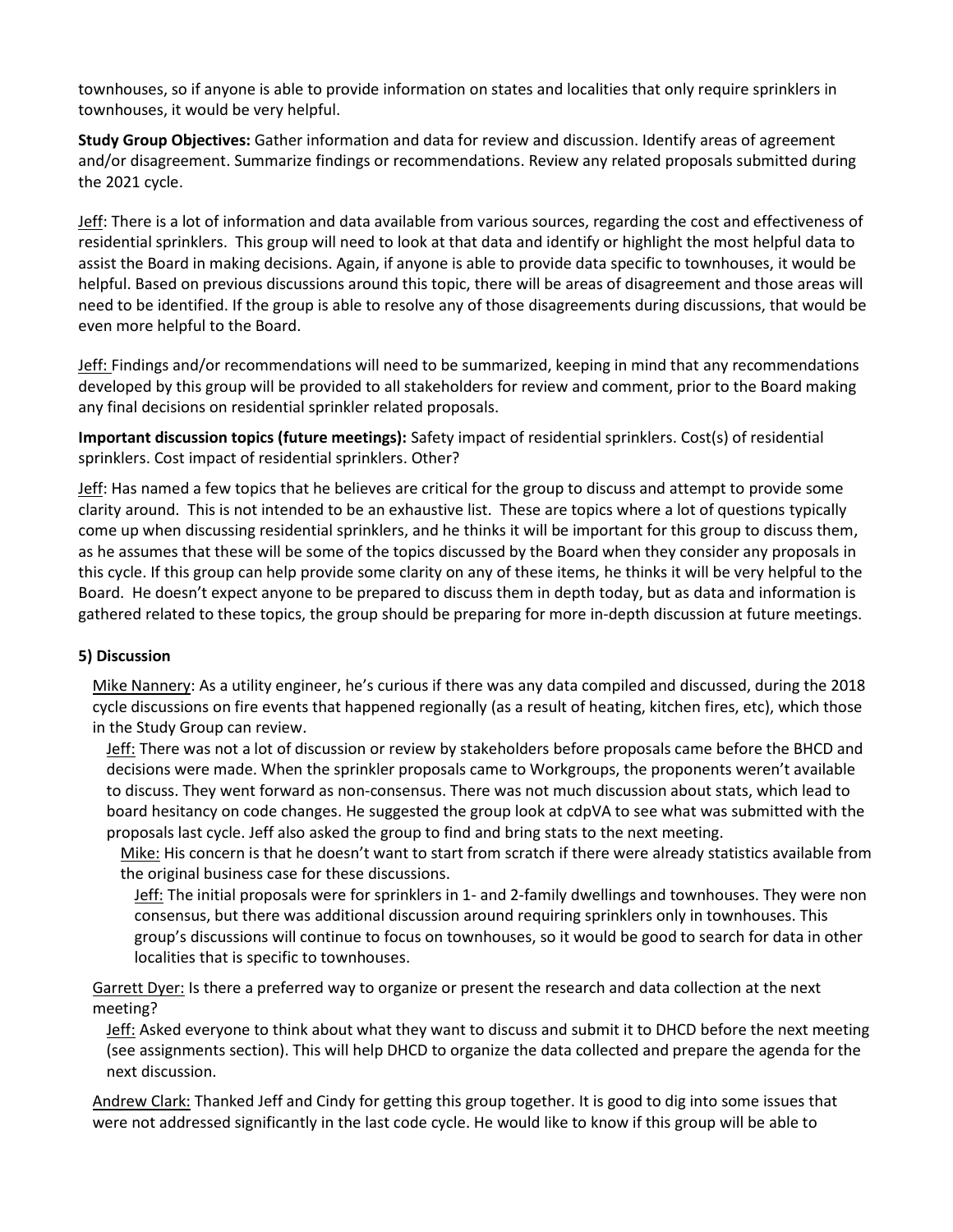schedule meetings around the General Assembly meetings, as it may result in a scheduling conflict for him and some others in the group.

Leff: The tentative second meeting date for this group is January  $11<sup>th</sup>$ , which is right before the General Assembly Session starts. Rather than wait until Session ends, he may send a poll to members of this group, and schedule the next meeting for the date that most members can attend.

Meredith Raetz: Wants to know if there is any intention to reach out to other states to see what they adopted and what happened with implementation. We may be able to leverage from their experiences, especially states physically close to us, which may have had similar challenges or demographics.

Jeff: We do hope to do some of that. For now, the general homework assignment is to gather readily available information. Perhaps after the next meeting, we'll be more prepared to reach out to other localities. DHCD will also do some research and bring to the group to fill in some blanks as we move forward. It would be great if we can find data from localities that mandated sprinklers for townhouses only. Most of the information he has now is general to one- and two-family dwellings and townhouses. He knows that some members of this group have studied this issue in the past, and can bring some data we can start with. We'll definitely be interested in the various costs and fees of systems and installation and also challenges for places without public water.

Keith Johnson: Stated that he is in a unique position because he sits on the BHCD and wanted to give some overview. He is grateful for this group because he doesn't think that big issues like this can be solved year after year in the final code development or code approval process. He said a group like this one is needed to gather all the facts and data. There are several new members on the board this year, who were not part of this discussion last cycle. It's about education; there are pros and cons, costs and accurate information and data to present to the Board, because they make the final decisions. He says that when they get to the final vote for the non-consensus items that there is so much to discuss with misconceptions and facts and figures being thrown about and it becomes mind-boggling, especially for people without a fire background. He is grateful if this group can get all the facts first, so that the board can be educated and discuss with correct information.

Jeff: It will be key for this group to gather all the information and sort through it so that it doesn't have to be done at the last minute, while trying to make decisions. The group won't decide anything for the board, but will clarify the data so that the board can make their decisions.

Mike Nannery: Please clarify the charge for this 2021 Study Group – is it to consider townhouses and 1- and 2 family dwellings, or only townhouses?

Jeff: Based on the last discussion and the BHCD directive, it's about townhouses. Some of the data available is from other states that address both dwelling types, so some data may or may not be relevant and helpful to us.

Mike: There's a new housing product called 2 over 2 condos. From a utility standpoint, we see that they have been sprinkled. Will they also be discussed?

Jeff: It sounds like they may be treated as multi-family dwellings.

Jimmy Csizmadia: They are multi-family, which already require sprinklers because they are 4 stories. Mike Poole: Confirmed that the 2 over 2 buildings fall under the IBC because they are 4 stories and do not necessarily have an independent fire wall between them. He works in multiple localities in the country and maintains a code spreadsheet based on projects in the various states. He can help provide information on other states. Some states that have adopted a state-wide building code, the smaller localities are not applying their own exceptions. In other states that have not adopted a statewide building code, exceptions can range wildly in the interpretations. He is happy to share information, since they do track based on various building types. Single family rentals are a unique product coming into the marketplace now, which opens a lot of questions when dealing with the tenant instead of the owner. Will there be other discussion besides sprinklers? There are other safety measures that can be used and we should also mix them into our discussions.

Jeff: That information will be very helpful as we discuss the proposals. Please provide what is available for the next meeting.

Mike pool will be happy to share that information.